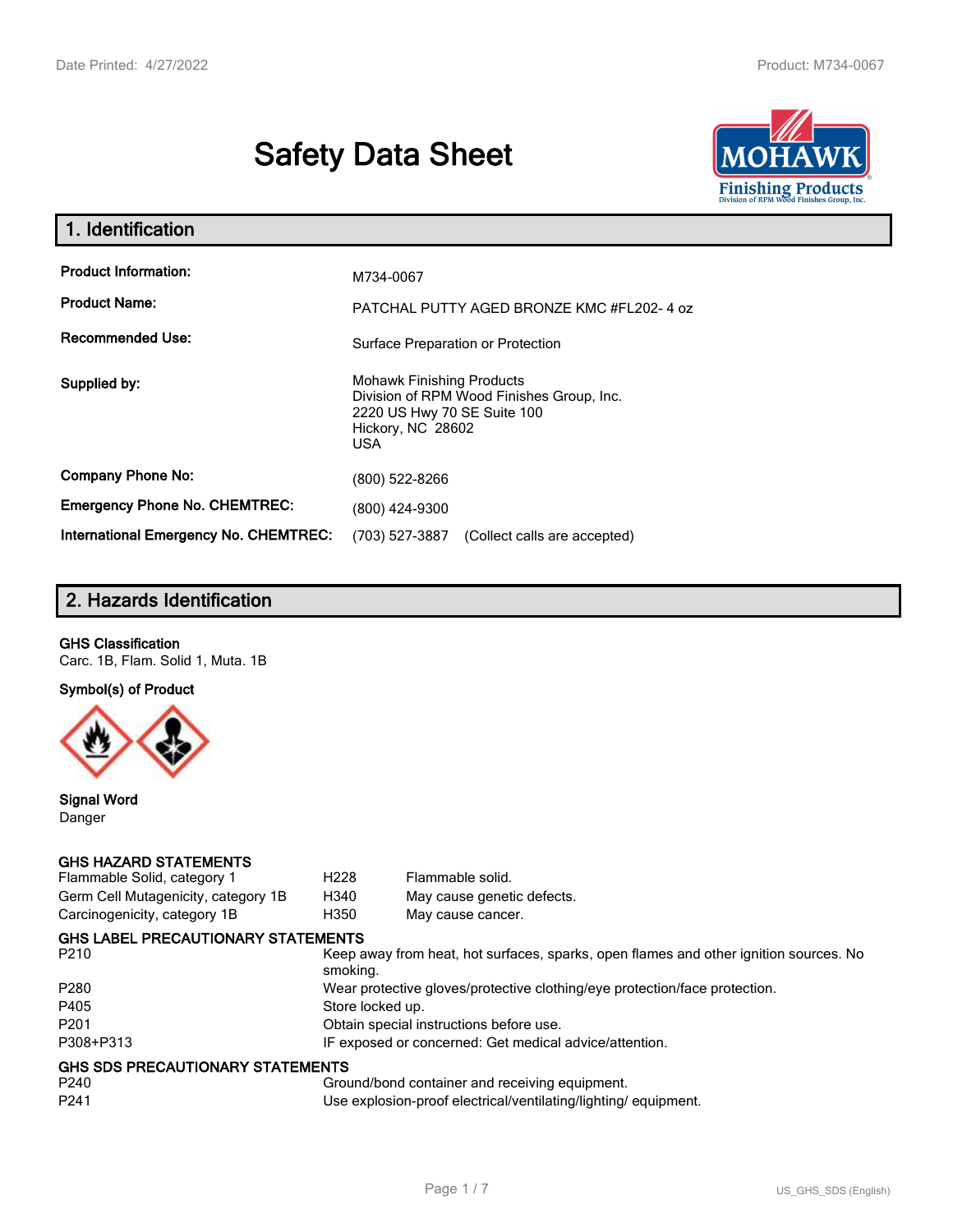# **3. Composition/Information on ingredients**

| <b>Chemical Name</b>         | CAS-No.    | Wt. %       | <b>GHS Symbols</b> | <b>GHS Statements</b> |
|------------------------------|------------|-------------|--------------------|-----------------------|
| crystalline silica           | 14808-60-7 | 40-55       | No Information     | No Information        |
| petroleum distillate         | 64742-48-9 | 25-40       | GHS08              | H304-340-350          |
| modified complex hydrocarbon | 64742-60-5 | $2.5 - 10$  | GHS07              | H332                  |
| mixed glycercides            | 68308-54-3 | $2.5 - 10$  | No Information     | No Information        |
| polyethylene wax             | 8002-74-2  | $2.5 - 10$  | GHS07              | H332                  |
| titanium dioxide             | 13463-67-7 | $0.1 - 1.0$ | GHS08              | H351                  |

The exact percentage (concentration) of ingredients is being withheld as a trade secret.

The text for GHS Hazard Statements shown above (if any) is given in the "Other information" Section.

# **4. First-aid Measures**



FIRST AID - EYE CONTACT: IF IN EYES: Rinse cautiously with water for several minutes. Remove contact lenses, if present and easy to do. Continue rinsing. If eye irritation persists: Get medical advice/attention.

FIRST AID - SKIN CONTACT: IF ON SKIN: Gently wash with plenty of Soap and Water. If skin irritation occurs: Get medical advice/ attention.

FIRST AID - INGESTION: IF SWALLOWED: rinse mouth. Do NOT induce vomiting. IF exposed or if you feel unwell: Call a POISON CENTER or doctor/physician.

FIRST AID - INHALATION: IF INHALED: If breathing is difficult, remove victim to fresh air and keep at rest in a position comfortable for breathing. IF exposed or if you feel unwell: Call a POISON CENTER or doctor/physician.

# **5. Fire-fighting Measures**

**SPECIAL FIREFIGHTING PROCEDURES:** Evacuate all persons from the fire area to a safe location. Move non-burning material, as feasible, to a safe location as soon as possible. Fire fighters should be protected from potential explosion hazards while extinguishing the fire. Wear self-contained breathing apparatus (SCBA) and full fire-fighting protective clothing. Thoroughly decontaminate all protective equipment after use. Containers of this material may build up pressure if exposed to heat (fire). Use water spray to cool fire-exposed containers. Use water spray to disperse vapors if a spill or leak has not ignited. This precaution will help prevent the accumulation of an explosive vapor-air mixture after the initial fire is extinguished.

**FIREFIGHTING EQUIPMENT:** This is a NFPA/OSHA flammable solid. Follow NFPA 400, Chapters 5 and 13 for fire protection and fire suppression. Use a dry chemical, carbon dioxide, or similar ABC fire extinguisher for incipient fires. Water may be used to cool and prevent rupture of containers that are exposed to heat from fire.

# **6. Accidental Release Measures**

#### **ENVIRONMENTAL MEASURES:** No Information

**STEPS TO BE TAKEN IN CASE MATERIAL IS RELEASED OR SPILLED:** Follow personal protective equipment recommendations found in Section VIII. Personal protective equipment needs must be evaluated based on information provided on this sheet and the special circumstances created by the spill including; the material spilled, the quantity of the spill, the area in which the spill occurred, and the training and the expertise of employees in the area responding to the spill. Never exceed any occupational exposure limits. Shut off ignition sources; including electrical equipment and flames. Do not allow smoking in the area. Do not allow the spilled product to enter public drainage system or open waterways.

## **7. Handling and Storage**



**HANDLING:** Avoid inhalation and contact with eyes, skin, and clothing. Wash hands thoroughly after handling and before eating or drinking. In keeping with safe handling practices, avoid ignition sources (smoking, flames, pilot lights, electrical sparks); ground and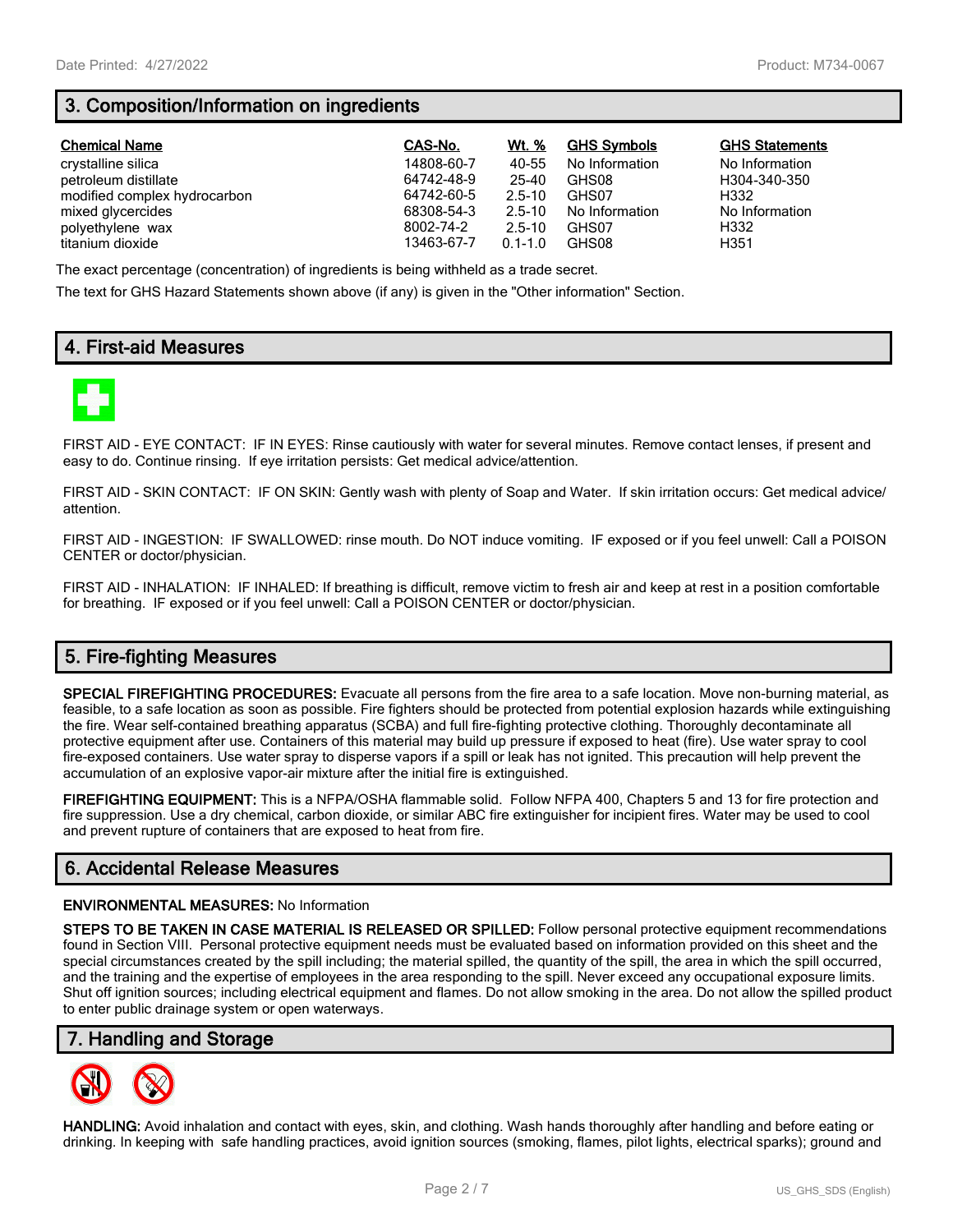bond containers when transferring the material to prevent static electricity sparks that could ignite vapor and use spark proof tools and explosion proof equipment. Empty containers may retain product residue or vapor. Do not pressurize, cut, weld, braze, solder, drill, grind, or expose container to heat, flame, sparks, static electricity, or other sources of ignition. Any of these actions can potentially cause an explosion that may lead to injury.

**STORAGE:** Keep containers closed when not in use. Store in cool well ventilated space away from incompatible materials.

#### **8. Exposure Controls/Personal Protection**

| Ingredients with Occupational Exposure Limits |                         |                       |                     |                         |  |
|-----------------------------------------------|-------------------------|-----------------------|---------------------|-------------------------|--|
| <b>Chemical Name</b>                          | <b>ACGIH TLV-TWA</b>    | <b>ACGIH-TLV STEL</b> | <b>OSHA PEL-TWA</b> | <b>OSHA PEL-CEILING</b> |  |
| crystalline silica                            | $0.025 \,\mathrm{mg/m}$ | N.D.                  | $50 \mu q/m3$       | N.D.                    |  |
| petroleum distillate                          | N.D.                    | N.D.                  | N.D.                | N.D.                    |  |
| modified complex hydrocarbon                  | N.D.                    | N.D.                  | N.D.                | N.D.                    |  |
| mixed glycercides                             | N.D.                    | N.D.                  | N.D.                | N.D.                    |  |
| polyethylene wax                              | $2 \text{ mg/m}$ 3      | N.D.                  | N.D.                | N.D.                    |  |
| titanium dioxide                              | 10 mg/m $3$             | N.D.                  | 15 mg/m $3$         | N.D.                    |  |

**Further Advice: MEL = Maximum Exposure Limit OES = Occupational Exposure Standard SUP = Supplier's Recommendation Sk = Skin Sensitizer N.E. = Not Established N.D. = Not Determined**

#### **Personal Protection**



**RESPIRATORY PROTECTION:** In case of insufficient ventilation wear suitable respiratory equipment.

**SKIN PROTECTION:** Wear chemical resistant footwear and clothing such as gloves, an apron or a whole body suit as appropriate.



**EYE PROTECTION:** Safety glasses



**OTHER PROTECTIVE EQUIPMENT:** No Information



**HYGIENIC PRACTICES:** It is good practice to avoid contact with the product and/or its vapors, mists or dust by using appropriate protective measures. Wash thoroughly after handling and before eating or drinking.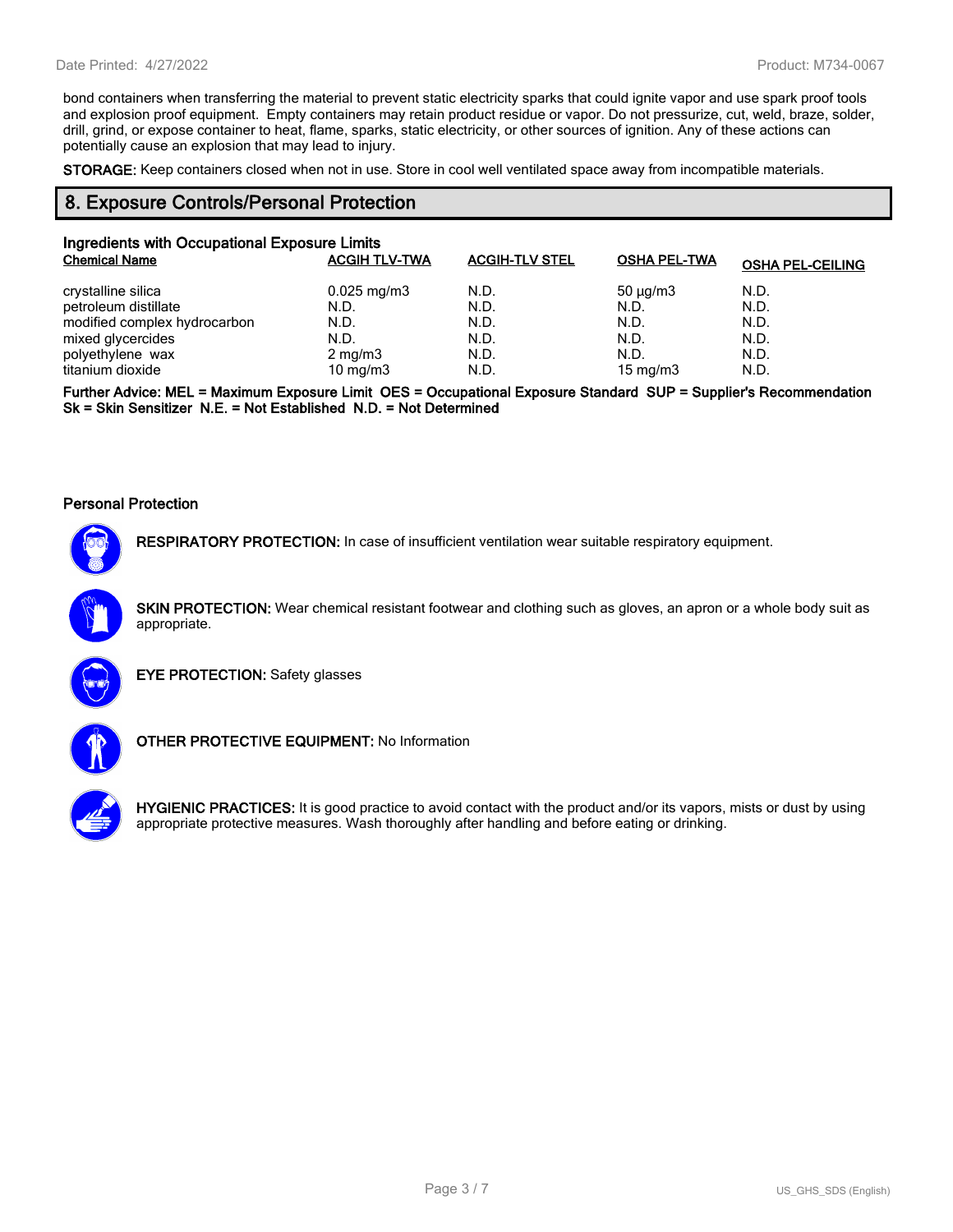**N.I. = No Information**

# **9. Physical and Chemical Properties**

| Appearance:                    | Solid                      | <b>Physical State:</b>                      | <b>SOLID</b>    |
|--------------------------------|----------------------------|---------------------------------------------|-----------------|
| Odor:                          | Oily Hydrocarbon           | <b>Odor Threshold:</b>                      | Not determined  |
| Density, g/cm3:                | 1.288                      | pH:                                         | Not determined  |
| Freeze Point, °F:              | Not determined             | Viscosity:                                  | Not determined  |
| <b>Solubility in Water:</b>    | Not determined             | Partition Coefficient, n-octanol/<br>water: | Not determined  |
| Decomposition temperature, °F: | Not determined             | <b>Explosive Limits, %:</b>                 | Not determined  |
| Boiling Range, °F:             | Not determined             | Flash Point, °F:                            | 419 $\degree$ F |
| Combustibility:                | <b>Supports Combustion</b> | Auto-Ignition Temperature, °F:              | Not determined  |
| <b>Evaporation Rate:</b>       | Slower than Diethyl Ether  | Vapor Pressure, mmHq:                       | Not determined  |
| <b>Vapor Density:</b>          | Not determined             |                                             |                 |

# **10. Stability and reactivity**

**STABILITY:** Stable under normal conditions.

**CONDITIONS TO AVOID:** Heat, flames and sparks.

**INCOMPATIBILITY:** Acids, Bases, Oxidizing agents

**HAZARDOUS DECOMPOSITION PRODUCTS:** Not determined.

## **11. Toxicological information**

**Practical Experiences**

**EMERGENCY OVERVIEW:** No Information

**EFFECT OF OVEREXPOSURE - EYE CONTACT:** No Information

**EFFECT OF OVEREXPOSURE - INGESTION:** No Information

**EFFECT OF OVEREXPOSURE - INHALATION:** No Information

**EFFECT OF OVEREXPOSURE - SKIN CONTACT:** No Information

**CARCINOGENICITY:** May cause cancer.

This product contains Titanium Dioxide, which is listed by IARC as possibly carcinogenic to humans (Group 2B). This listing is based on inadequate evidence of carcinogenicity in humans and sufficient evidence in experimental animals. This classification is relevant when exposed to titanium dioxide in dust or powder form only, including cured product that is subject to sanding, grinding, cutting, or other surface preparation activities.

**PRIMARY ROUTE(S) OF ENTRY:**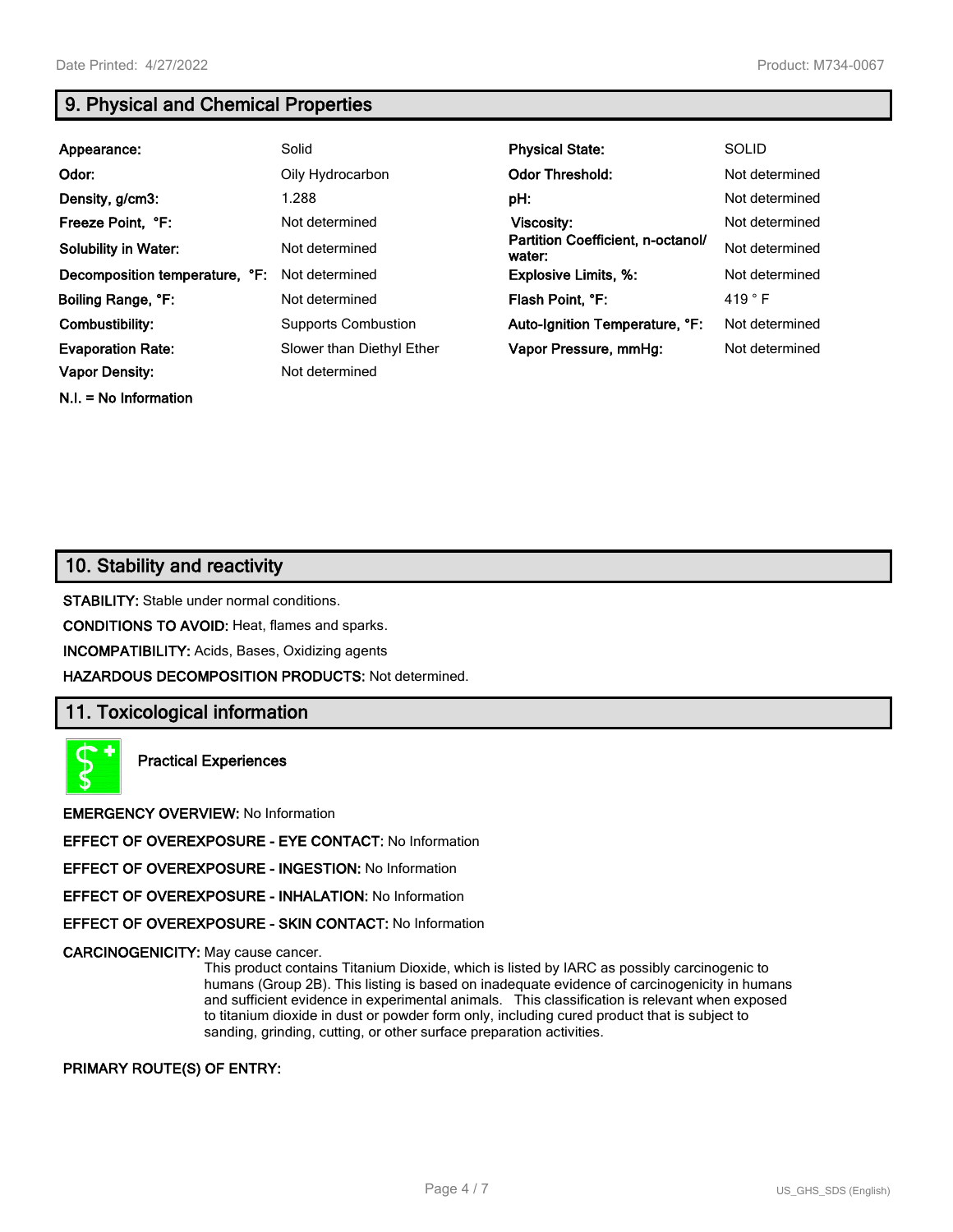# **Acute Toxicity Values**

#### **The acute effects of this product have not been tested. Data on individual components are tabulated below**

| CAS-No.    | <b>Chemical Name</b>         | Oral LD50        | Dermal LD50                  | Vapor LC50   |
|------------|------------------------------|------------------|------------------------------|--------------|
| 14808-60-7 | crystalline silica           | >5000 mg/kg      | >5000 mg/kg                  | >20 mg/l Rat |
| 64742-48-9 | petroleum distillate         | >5000 mg/kg Rat  | >3160 mg/kg Rabbit           | >20 mg/L Rat |
| 64742-60-5 | modified complex hydrocarbon | >5000 mg/kg Rat  | >3600 mg/kg Rabbit           | ->20         |
| 68308-54-3 | mixed glycercides            | >5001            | >5001                        | >20.1        |
| 8002-74-2  | polyethylene wax             | >3750 mg/kg Rat  | >3600 mg/kg Rabbit >14 mg/l  |              |
| 13463-67-7 | titanium dioxide             | >10000 mg/kg Rat | >10000 mg/kg Rabbit >20 mg/l |              |

#### **N.I. = No Information**

# **12. Ecological information**

**ECOLOGICAL INFORMATION:** Ecological evaluation of this material has not been performed; however, do not allow the product to be released to the environment without governmental approval/permits.

# **13. Disposal Information**



**Product**

**DISPOSAL METHOD:** Waste from this material may be a listed and/or characteristic hazardous waste. Dispose of material, contaminated absorbent, container and unused contents in accordance with local, state, and federal regulations.

**STEPS TO BE TAKEN IN CASE MATERIAL IS RELEASED OR SPILLED:** Follow personal protective equipment recommendations found in Section VIII. Personal protective equipment needs must be evaluated based on information provided on this sheet and the special circumstances created by the spill including; the material spilled, the quantity of the spill, the area in which the spill occurred, and the training and the expertise of employees in the area responding to the spill. Never exceed any occupational exposure limits. Shut off ignition sources; including electrical equipment and flames. Do not allow smoking in the area. Do not allow the spilled product to enter public drainage system or open waterways.

# **14. Transport Information**

**SPECIAL TRANSPORT PRECAUTIONS:** No Information

**DOT:** NOT RESTRICTED

**IATA:** NOT RESTRICTED

**IMDG:** NOT RESTRICTED

# **15. Regulatory Information**

## **U.S. Federal Regulations:**

#### **CERCLA - SARA Hazard Category**

This product has been reviewed according to the EPA 'Hazard Categories' promulgated under Sections 311 and 312 of the Superfund Amendment and Reauthorization Act of 1986 (SARA Title III) and is considered, under applicable definitions, to meet the following categories:

Fire Hazard, Chronic Health Hazard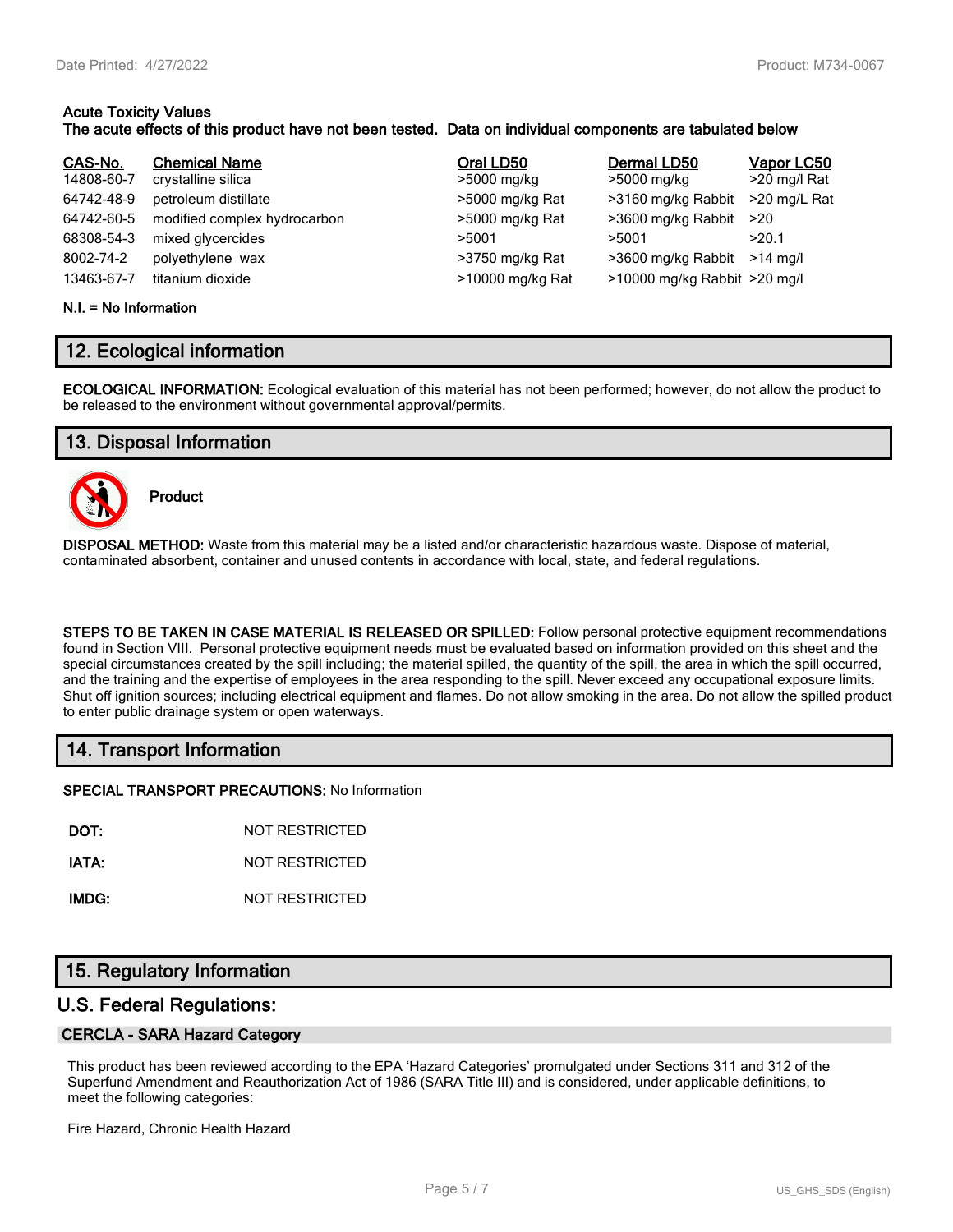#### **SARA SECTION 313**

This product contains the following substances subject to the reporting requirements of Section 313 of Title III of the Superfund Amendment and Reauthorization Act of 1986 and 40 CFR part 372:

No Sara 313 components exist in this product.

#### **TOXIC SUBSTANCES CONTROL ACT**

This product contains the following chemical substances subject to the reporting requirements of TSCA 12(B) if exported from the United States:

#### **Chemical Name CAS-No.**

zinc 7440-66-6 lead 7439-92-1

# **U.S. State Regulations:**

#### **CALIFORNIA PROPOSITION 65**

WARNING: Cancer and Reproductive Harm - www.P65Warnings.ca.gov.

Crystalline Silica, Cancer, 43.6104% Cadmium, Reproductive Harm, 0%

# **16. Other Information**

| <b>Revision Date:</b>       | 2/25/2022                                                                                                                                                                                                                                                                                                              | <b>Supersedes Date:</b>                                    | 7/22/2021 |
|-----------------------------|------------------------------------------------------------------------------------------------------------------------------------------------------------------------------------------------------------------------------------------------------------------------------------------------------------------------|------------------------------------------------------------|-----------|
| <b>Reason for revision:</b> | <b>Product Composition Changed</b><br>Substance Hazard Threshold % Changed<br>01 - Product Information<br>02 - Hazards Identification<br>03 - Composition/Information on Ingredients<br>09 - Physical & Chemical Information<br>15 - Regulatory Information<br>16 - Other Information<br>Revision Statement(s) Changed | Substance and/or Product Properties Changed in Section(s): |           |
| Datasheet produced by:      | <b>Regulatory Department</b>                                                                                                                                                                                                                                                                                           |                                                            |           |
| <b>HMIS Ratings:</b>        |                                                                                                                                                                                                                                                                                                                        |                                                            |           |

| . .<br>-<br>ле<br><br><br> |  |  | - --<br>$ -$<br>.<br>лил |  |
|----------------------------|--|--|--------------------------|--|
|                            |  |  |                          |  |

#### **Volatile Organic Compounds, gr/ltr:** 416

#### **Text for GHS Hazard Statements shown in Section 3 describing each ingredient:**

| H304 | May be fatal if swallowed and enters airways.                   |
|------|-----------------------------------------------------------------|
| H332 | Harmful if inhaled.                                             |
| H340 | May cause genetic defects.                                      |
| H350 | May cause cancer.                                               |
| H351 | Suspected of causing cancer.                                    |
|      | cons for CHS Dictograms shown in Section 3 describing each ingr |

**Icons for GHS Pictograms shown in Section 3 describing each ingredient:**

**GHS07**